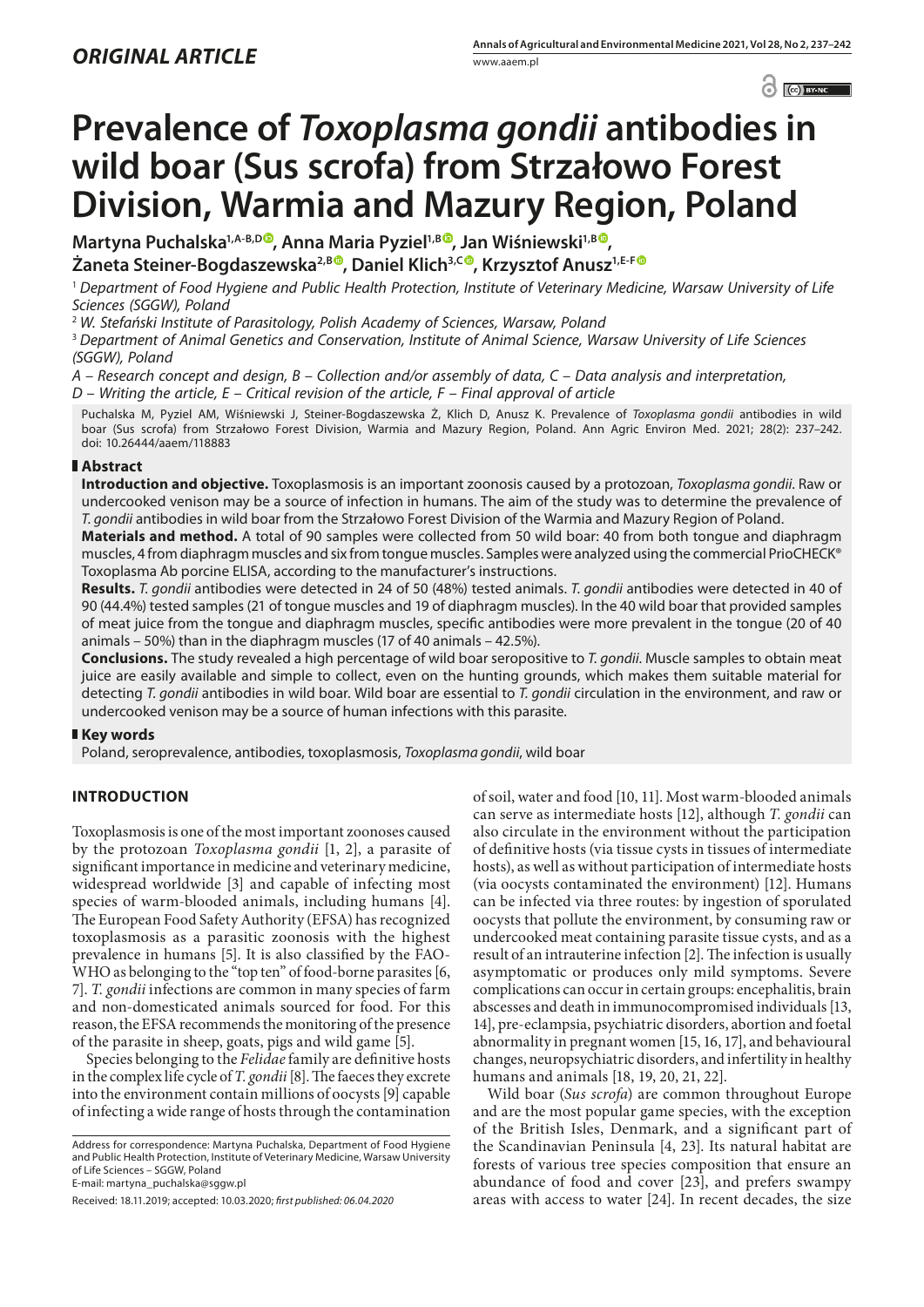of wild boar populations has increased in most European countries [9, 25], and according to the Statistics Poland data, their number in Poland in 2017 reached 215,700 individuals (as of 10 March 2017) [26]. Wild boar is an omnivorous species in which diet plants account for about 90%, and animals, including a significant number of species from the *Muridae* family – about 10%. Wild boar also search for food at landfills, city parks or suburban areas [23]. The species shows high adaptability to changing climatic and environmental conditions [6] and high reproductive potential [27]. Wild boar serve as reservoirs of numerous viruses, bacteria and parasites [25], which can be a potential source of human, farm and companion animals diseases [27, 28, 29]. The increase in their population size observed in recent years increases the risk of wild boar contact with people and pigs, and thus the risk of pathogen transmission, including zoonotic pathogens such as *T. gondii* [30]. The consumption of raw or undercooked meat is considered an important route of infection for humans [1, 31, 32, 33, 34]. However, the source of infection is difficult to determine [35], and varies depending on the populations tested (e.g. eating, hygienic and cultural habits) [36]. *T. gondii* tissue cysts may be present in the meat of wild boar and other game species, and for this reason, venison may be a source of human infections with this parasite [37]. For *T. gondii* seropositivity has been shown to correlate with chronic infection in pigs. In chronic infection, cysts remains in the tissues of the host [38], which is why meat and offal from seropositive individuals should be considered potentially infectious.

Wild boar are the intermediate host of *T. gondii,* although it is unclear whether infection occurs primarily by ingestion of tissue cysts from the meat of prey, through scavenging, or by ingestion of oocysts from the environment [6]. Carcass residues left on the hunting grounds may also be a source of infection. As an omnivorous species, wild boar is considered a bioindicator of environmental pollution with *T. gondii* [35, 37]. *T. gondii* infection in wild boar is of limited clinical importance [39]; it is typically asymptomatic and chronic, where animals show specific antibodies and have tissue cysts [6], but clinical congenital toxoplasmosis has also been reported [40]. The occurrence of *T. gondii* infections in wild boar is important from the perspective of public health protection, as increased consumption of venison, including meat obtained from wild boars, is considered a risk factor for *T. gondii* infection in humans [32].

As wild boar seem to be an effective bioindicator of *T. gondii* circulation in the environment [4], and venison consumption gains in popularity, the study aimed to determine the prevalence of *T. gondii* antibodies in wild boar in the Strzałowo Forest Division.

#### **MATERIALS AND METHOD**

The study material was obtained from 50 wild boar, aged about one-year or older, shot during hunting parties held within the Strzałowo Forest Division (Warmia and Mazury Region, Mrągowo County) between November 2017 – January 2018. The samples included 50 g of diaphragm muscles and 50 g of tongue muscles, packed into separate string bags, labelled and transported to a laboratory, where they were stored at -20 °C. Diaphragm muscle samples were collected from 44 boars and tongue muscles from 46 animals.

**Study area.** Strzałowo Forest Division is located within the Warmia and Mazury Region of Mrągowo County (53˚77'N, 21˚46'E). The area features highly variable topography, interspersed with a large number of lakes (e.g. Mokre, Majcz Wielki and Kołowin), swamps and peatlands. It is covered with brunic arenosols, luvisols and peat-derived soils. Deciduous tree species dominant, such as hornbeam, oak, elm and ash. The Game Breeding Centre of the Strzałowo Forest Division offers hunters the possibility to hunt wild boar, deer, roe deer and small game. In the vicinity, in Kosewo Górne, there is also a Research Station of the Institute of Parasitology of the Polish Academy of Sciences that breeds deer, fallow deer and mouflons.

**Meat juice sampling.** Tongue and diaphragm muscle samples were frozen, then thawed and squeezed. Meat juice samples thus obtained were collected with an automatic pipette, placed in 1.5 ml Eppendorf tubes and stored at -20 °C until analysis. A total of 90 samples were harvested from 50 wild boar: 40 of both tongue and diaphragm muscles, four of diaphragm muscles alone, and six from tongue muscles alone.

**Detection of** *Toxoplasma gondii* **antibodies.** Meat juice samples were tested using a commercial ELISA kit (Enzyme-Linked Immunosorbent Assay; PrioCHECK® Toxoplasma Ab porcine; Prionics, Switzerland), with sensitivity and specificity in pigs of 98% and 99.6%, respectively [41]. The assay was assembled strictly according to the manufacturer's instructions. Briefly, Washing Fluid working solution was prepared by diluting 30 ml of the initial solution (10 x) with 270 ml of demineralized water. Then, with the use of Sample Diluent and a titration plate, two dilution series (1:10) of control sera (positive, weakly positive and negative control) and diluted meat juice samples were prepared. Control wells comprised 80 µl of Sample Diluent and 20 µl of the control sera diluted 1:10. The other wells contained 100 µl of diluted meat juice. The plate was incubated for 60±1 min at room temperature (22±3°C) and rinsed four times with Wash Fluid working solution. At the next step, another working solution (1:30) of Conjugate in Conjugate Diluent was prepared. Each well was supplemented with 100 µl of Conjugate working solution. The plate was incubated for 60±1 min at room temperature, and rinsed four times with Wash Fluid working solution. 100 µl of the substrate was then added to each well, and the plate incubated for 15±1 min at room temperature. The reaction was stopped by adding 100 µl of Stop Solution into each well. The results were read with an ELISA plate reader (Epoch, BioTek, USA) at 450 nm (reference filter 620 nm).

The result for each sample was calculated using the formula: PP (Percentage of Positivity) =  $[ (OD_{450nm}$  Sample –  $OD_{450nm}$  NC)/( $OD_{450nm}$  PC –  $OD_{450nm}$  NC)]\*100, where NC was the negative control and PC the positive control. The result was considered reliable if the control sera met the following criteria: mean  $OD_{450}$  PC > 1.2; mean PP of weakly positive control > 35%; mean OD<sub>450</sub> NC < 0.150. Results with PP  $\geq$ 20% were deemed positive.

**Statistical analysis.** Logistic regression analysis in a generalized linear model was used to compare the prevalence of *Toxoplasma gondii* antibodies in meat juice samples obtained from diaphragm and tongue muscles. The analysis only included cases when the presence of antibodies was determined in both tongue and diaphragm meat juice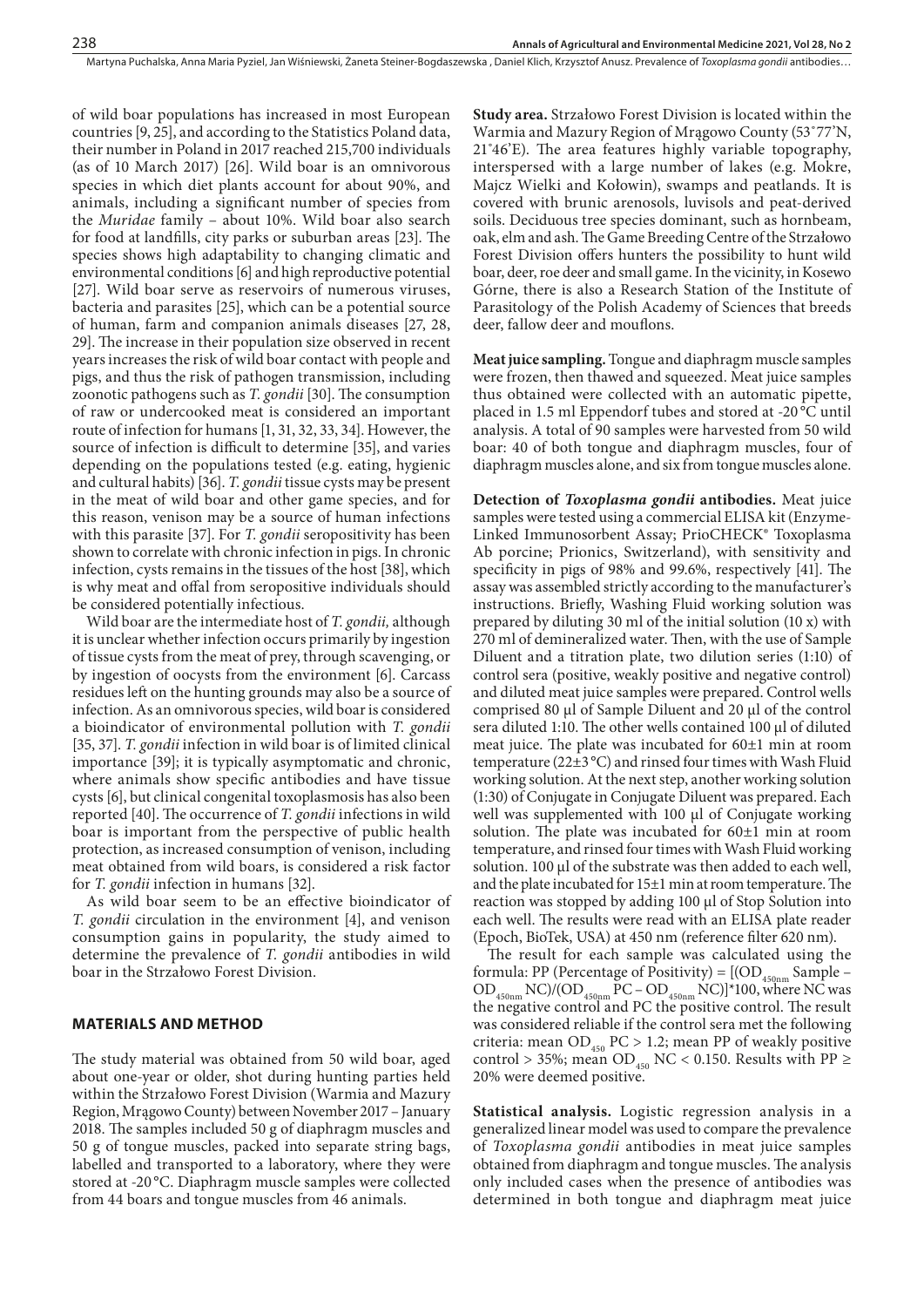samples from the same animal. Binomial distribution and logit link function were employed. The dependent variable was the presence or absence of *T. gondii* antibodies and the factor was tissues type (diaphragm or tongue). Statistical analysis was performed with SPSS Software (version 24.0, IBM Corporation, Armonk, NY).

## **RESULTS**

The study involved a total of 90 samples collected from 50 wild boar. *Toxoplasma gondii* antibodies were detected in 24 of 50 (48%) tested animals, and in 40 of 90 (44.4%) tested samples (21 of tongue muscles and 19 of diaphragm muscles). In the 40 wild boar that provided samples of meat juice from the tongue and diaphragm muscles, specific antibodies were more prevalent in the tongue (20 of 40 animals – 50%) than in the diaphragm muscles (17 of 40 animals – 42.5%). In five animals that provided meat juice from both tongue and diaphragm muscles, the antibodies were detected in only one type of muscle (tongue in four boar and diaphragm in one). Statistical analysis revealed no significant differences in the prevalence of *T. gondii* antibodies in the meat juice from tongue and diaphragm muscles ( $\chi^2$ =0.453, df=1; p=0.501). Both types of samples showed a similar prevalence of *T. gondii* antibodies.

## **DISCUSSION**

Many studies have been carried out in recent years on the prevalence of *Toxoplasma gondii* antibodies in free-range and bred boar in many regions of the world, including Japan [42], the United States [27, 28, 30, 43], Argentina [6], Brazil [44], China [45, 46], and Korea [35, 47]. Numerous studies have also been conducted in Europe. The presented study confirmed a high prevalence of *T. gondii* antibodies in the investigated animals (48%, n=50), which makes Poland one of the countries with the highest percentage of *T. gondii* seropositive wild boar. Similar results were obtained in Spain (38.4%, MAT) [48], Italy (43.3%, ELISA) [32], Sweden (49.5%, ELISA) [49], and the Czech Republic (39.6%, ELISA) [9]. The percentage of seropositive wild boar was lower in several studies conducted in the Czech Republic (15.4% and 26.2%) [31, 37], Spain (23.8%) [50] and Sweden (28.6%) [29], as well as in France (16.8% and 17.6%) [4, 51], Switzerland (6.7%) [2], The Netherlands (24.4%) [39], Slovakia (8.1%) [3], Finland (33%) [52], Portugal (20.6%) [1], Denmark (27.7%) [53], Greece (5.2%) [25], Romania (16%) [54], Italy (14%) [55], Latvia (33.2%) [56] and Estonia (24%) [38].

The current study indicated a higher percentage of seropositive wild boars than most earlier works from Poland. Sroka et al. [57] reported the presence of specific antibodies in 21.1% (DAT), while Witkowski et al. [58] in 37.6% (ELISA)

of tested animals. Only Wiszniewska-Łaszczych et al. [34] reported the presence of specific antibodies in 71% of tested wild boar. Data on the occurrence of antibodies to *T. gondii* in wild animals are scarce. The research was carried out in omnivores (wild boar), carnivores (raccoons) [59] and herbivores (European bison) [60].

In the current study, a commercial ELISA kit was used for detecting antibodies to *T. gondii* in serum and meat juice samples obtained from pigs which used an anti-pig IgG conjugate. Wild boar and pigs are close-related species belonging to the family *Suidae*, subfamily *Sus* [34], and tests using anti-pig IgG conjugate, intended for use in pigs only or in several animal species (pigs, ruminants, cats and dogs), have been successfully used in the diagnosis of *T. gondii* infections in wild boars [31, 32, 34, 35, 47, 50, 53, 58]. Moreover, commercial ELISA kit intended for use in pigs, ruminants, cats and dogs, was used for comparison of the results obtained for wild boar by an in-house ELISA, and agreement between the two ELISA tests was evaluated as excellent [9]. In pigs and wild boar, specific antibodies remain detectable for a long time after infection, probably for the entire lifetime of the animal. A correlation was also noted between detection of the antibodies and parasite isolation [56], even though some authors believe this claim to be unsubstantiated [2]. Although the results of different studies provide information on the presence of *T. gondii* antibodies in wild boar, they should not be directly compared due to different methodology, lack of standardized research methods (different sensitivity, specificity and limiting thresholds), different types and number of tested samples, and methods of their collection, origin of the animals, as well as geographical [55, 61] and climatic differences, and different degree of soil contamination with the oocysts.

Despite EFSA recommendations on the monitoring of *T. gondii* infections in sheep, goats, pigs and game animals [5], no such programme has been implemented for any food animals. Infection is usually asymptomatic and there is no way to distinguish infected from uninfected carcasses during slaughter inspection [5, 31, 34]. The tissue cysts of *T. gondii* are also undetectable during routine examination of meat for trichinosis, based on the magnetic stirrer method for pooled-sample digestion, referred to in Regulation 2015/1375 of 10 August 2015, which provides specific rules on official controls for *Trichinella* in meat. Therefore, tests for the presence of *T. gondii* antibodies in hunted wild boar could be useful for public health protection. Sampling wild boar blood can be difficult. In some studies, blood samples for serum were collected by hunters on the hunting grounds from the peritoneal cavities or hearts of animals [25, 35, 37, 55]. This, however, is technically complicated and requires practical training. Muscle samples for obtaining meat juice are easily available and collectable even on the hunting grounds, which makes them a convenient material for the detection of *T. gondii* antibodies in food animals. Moreover,

**Table 1.** Prevalence of antibodies to *Toxoplasma gondii* in wild boars from Strzałowo Forest Division, Warmia and Mazury region, Poland

| Region        | Poviat         | Total<br>(tested animals) |              | Total (meat<br>juice samples) |              | Tongues |               | Diaphragms |              | Among 40 wild boars that provided samples of meat juice<br>from tonque and diaphragm muscles |                                   |                            |                               |                             |
|---------------|----------------|---------------------------|--------------|-------------------------------|--------------|---------|---------------|------------|--------------|----------------------------------------------------------------------------------------------|-----------------------------------|----------------------------|-------------------------------|-----------------------------|
| and<br>Mazury | Warmia Mragowo | N.                        | Positive (%) | N.                            | Positive (%) | N.      | Positive (%)  | N          | Positive (%) | Tonaues<br>positive<br>samples                                                               | Diaphragms<br>positive<br>samples | Onlv<br>tonque<br>positive | Onlv<br>diaphragm<br>positive | Both<br>samples<br>positive |
|               |                | 50                        | 24 (48%)     | 90                            | 40 (44.4%)   |         | 46 21 (45.7%) | 44         | 19 (43.2%)   | 20 (50%)                                                                                     | 17 (42.5%)                        | 4                          |                               | 16                          |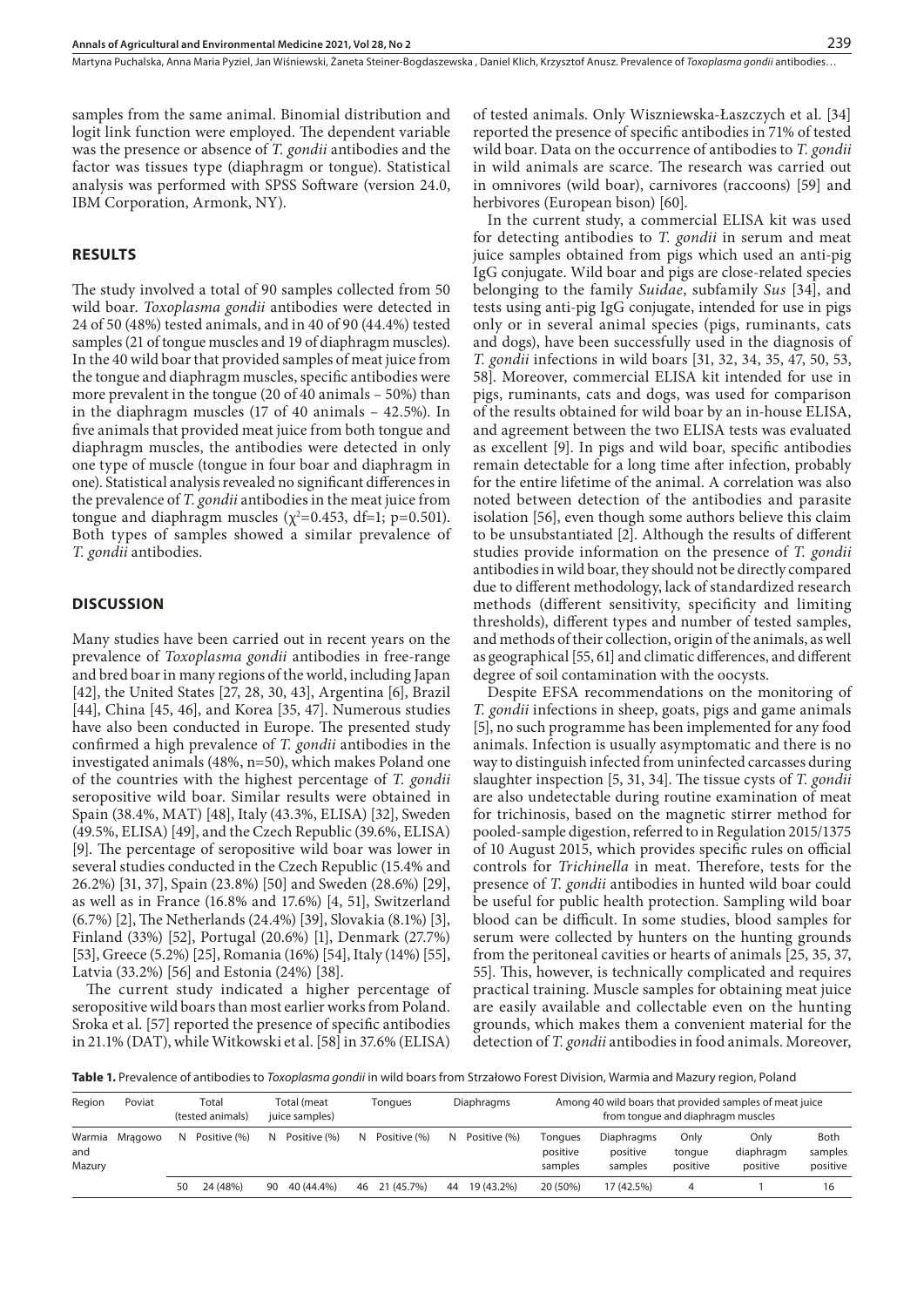diaphragm or tongue muscles can be used interchangeably, as they provide virtually the same results. This is important, as collecting a complete set of samples is not always possible; in some situations, when taking blood samples is impossible, samples for testing may be taken only from carcasses at the venison collection centres.

Wild boar can became infected by ingestion of the oocysts polluting the environment and by consuming an intermediate host of *T. gondii* (e.g. a rodent or bird) with tissues containing infective forms of parasite. In Poland, there is a limited incidence of hosts from the *Felidae* family (lynxes) in the natural environment [62], therefore the possibility of shedding the oocysts and contamination of the environment by felids in conditions of large forest complexes seems to be of minimal significance. Toxoplasmosis has been diagnosed in some species of wild animals in Poland, such as small rodents, hare, red fox, badger, roe deer and red deer, which play an important role in the transmission of *T. gondii* in the natural environment [34]. Thus, wild boar, as a scavenger, seems to be more often infected by eating tissues of other intermediate hosts. *T. gondii* infection in wild boar could also be associated with soil pollution with *T. gondii* oocysts and the environmental conditions extant within the Strzałowo Forest Division.

No data are available on the population of stray cats infected with *T. gondii* in the studied area. Lopes et al. detected *T. gondii* antibodies in 26 of 52 (50%) free-ranging birds [63]. This indicates that *T. gondii* tissue cysts may be present in their tissues and organs. Moreover, the researchers demonstrated the presence of specific antibodies in 18 of 26 (69.2%) common buzzards (*Buteo buteo*), which probably reflected the considerable prevalence of *T. gondii* infection in small animals (e.g. small mammals) which are source of food for the birds of prey [63]. Kijlstra et al. reported a significant decrease in the number of seropositive pigs on three organic farms following implementation of a rodent

control programme. The percentage of pigs with detectable specific antibodies decreased from 8–17% to 0–10% [64]. This suggests a significant role of rodents in spreading *T. gondii* infections in animals.

People working with raw meat should be aware of the associated risks and should complete appropriate training. Hunters in particular are often exposed to raw venison. Together with their families they may become infected during evisceration and other stages of venison processing [3]. The meat of hunted wild boar is often consumed directly by the hunters and their families [38, 55], and cases of acute toxoplasmosis have been reported in people who consumed raw meat from infected wild boar [48, 63]. As people may easily become infected during evisceration and other stages of wild boar carcass processing, appropriate precautions should be taken [63]. The practiced by some hunters of leaving carcass residues on the hunting grounds may further increase the role of wild boars in spreading *T. gondii* infections [55]. These residues can be consumed by other animals – mostly other wild boar, predators (including cats) or pigs – and serve as sources of infection [43, 48, 55, 63]. Therefore, carcass residues should be removed from the hunting grounds, burned or buried, to prevent them from being eaten by carnivores and omnivores.

#### **CONCLUSIONS**

- 1)The study revealed a high percentage of wild boar seropositive to *T. gondii*.
- 2)Muscle samples to obtain meat juice are easily available and simple to collect even on the hunting grounds, which makes them suitable material for detecting *T. gondii* antibodies in wild boar.
- 3)Wild boar are essential to *T. gondii* circulation in the environment, and raw or undercooked venison may be a source of human infections with this parasite.



**Figure 1.** Map of Poland showing the origin of the examined animals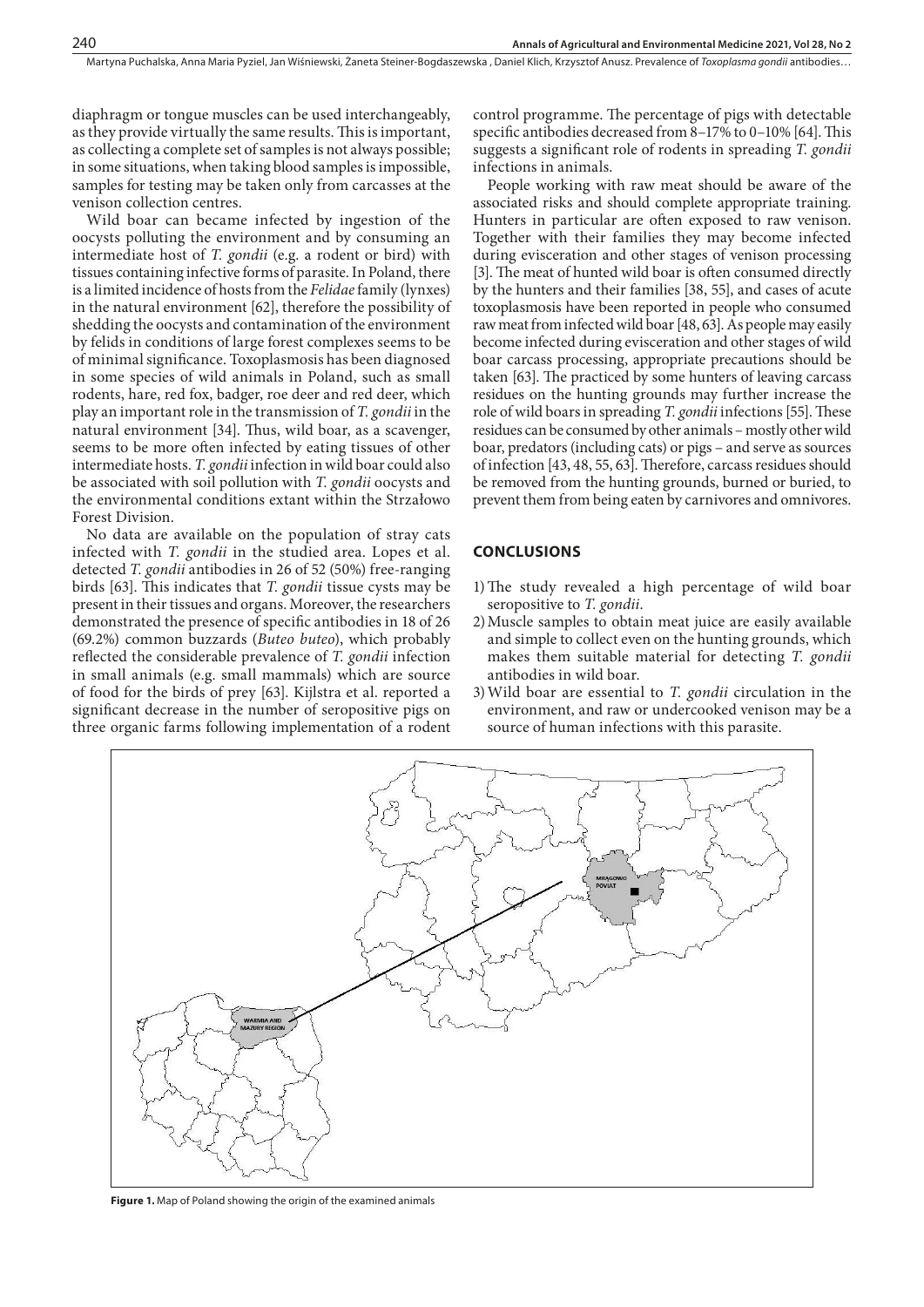Martyna Puchalska, Anna Maria Pyziel, Jan Wiśniewski, Żaneta Steiner-Bogdaszewska , Daniel Klich, Krzysztof Anusz . Prevalence of *Toxoplasma gondii* antibodies…

#### **REFERENCES**

- 1. Coelho C, Vieira-Pinto M, Faria AS, Vale-Gonçalves H, Veloso O, Paiva-Cardoso Md et al. Serological evidence of Toxoplasma gondii in hunted wild boar from Portugal. Vet Parasitol. 2014; 202(3–4): 310–312. https://doi.org/10.1016/j.vetpar.2014.03.013
- 2. Berger-Schoch AE, Bernet D, Doherr MG, Gottstein B, Frey CF. Toxoplasma gondii in Switzerland: a serosurvey based on meat juice analysis of slaughtered pigs, wild boar, sheep and cattle. Zoonoses Public Health. 2011; 58(7): 472–478. https://doi.org/10.1111/j.1863- 2378.2011.01395.x
- 3. Antolová D, Reiterová K, Dubinský P. Seroprevalence of Toxoplasma gondii in wild boars (Sus scrofa) in the Slovak Republic. Ann Agric Environ Med. 2007; 14(1): 71–73.
- 4. Roqueplo C, Blaga R, Jean-Lou M, Vallee I, Davoust B. Seroprevalence of Toxoplasma gondii in hunted wild boars (Sus scrofa) from southeastern France. Folia Parasitol (Praha). 2017; 64:003. https://doi.org/10.14411/ fp.2017.003
- 5. European Food Safety Authority. Surveillance and monitoring of Toxoplasma in humans, food and animals, Scientific Opinion of the Panel on Biological Hazards. The EFSA Journal 2007; 583: 1–64. https:// doi.org/10.2903/j.efsa.2007.583
- 6. Winter M, Abate SD, Pasqualetti MI, Fariña FA, Ercole ME, Pardini L, et al. Toxoplasma gondii and Trichinella infections in wild boars (Sus scrofa) from Northeastern Patagonia, Argentina. Prev Vet Med. 2019; 168: 75–80. https://doi.org/10.1016/j.prevetmed.2019.04.014
- 7. FAO. FAO identifies top 10 foodborne parasites. Vet Rec. 2014; 175(3): 58. https://doi.org/10.1136/vr.g4607
- 8. Dubey JP. History of the discovery of the life cycle of Toxoplasma gondii. Int J Parasitol. 2009; 39(8): 877–882. https://doi.org/10.1016/j. ijpara.2009.01.005
- 9. Račka K, Bártová E, Budíková M, Vodrážka P. Survey of Toxoplasma gondii antibodies in meat juice of wild boar (Sus scrofa) in several districts of the Czech Republic. Ann Agric Environ Med. 2015; 22(2): 231–235. https://doi.org/10.5604/12321966.1152071
- 10. Olsen A, Berg R, Tagel M, Must K, Deksne G, Enemark HL, et al. Seroprevalence of Toxoplasma gondii in domestic pigs, sheep, cattle, wild boars, and moose in the Nordic-Baltic region: A systematic review and meta-analysis. Parasite Epidemiol Control. 2019; 5: e00100. https:// doi.org/10.1016/j.parepi.2019.e00100
- 11. Jones JL, Dubey JP. Foodborne toxoplasmosis. Clin Infect Dis. 2012; 55(6): 845–851. https://doi.org/10.1093/cid/cis508
- 12. Tenter AM, Heckeroth AR, Weiss LM. Toxoplasma gondii: from animals to humans. Int J Parasitol. 2000; 30(12–13): 1217–1258. https:// doi.org/10.1016/s0020-7519(00)00124-7
- 13. Rostami A, Keshavarz H, Shojaee S, Mohebali M, Meamar AR. Frequency of Toxoplasma gondii in HIV positive patients from west of Iran by ELISA and PCR. Iran J Parasitol. 2014; 9(4): 474–481.
- 14. Pereira-Chioccola VL, Vidal JE, Su C. Toxoplasma gondii infection and cerebral toxoplasmosis in HIV-infected patients. Future Microbiol. 2009; 4(10): 1363–1379. https://doi.org/10.2217/fmb.09.89
- 15. Montoya JG, Liesenfeld O. Toxoplasmosis. Lancet. 2004; 363(9425): 1965–1976. https://doi.org/10.1016/S0140-6736(04)16412-X
- 16. Nourollahpour Shiadeh M, Rostami A, Pearce BD, Gholipourmalekabadi M, Newport DJ, Danesh M, Mehravar S, Seyyedtabaei SJ. The correlation between Toxoplasma gondii infection and prenatal depression in pregnant women. Eur J Clin Microbiol Infect Dis. 2016; 35(11): 1829– 1835. https://doi.org/10.1007/s10096-016-2734-5
- 17. Nourollahpour Shiadeh M, Behboodi Moghadam Z, Adam I, Saber V, Bagheri M, Rostami A. Human infectious diseases and risk of preeclampsia: an updated review of the literature. Infection. 2017; 45(5): 589–600. https://doi.org/10.1007/s15010-017-1031-2
- 18. Rostami A, Riahi SM, Fakhri Y, Saber V, Hanifehpour H, Valizadeh S, Gholizadeh M, Pouya RH, Gamble HR. The global seroprevalence of Toxoplasma gondii among wild boars: A systematic review and meta-analysis. Vet Parasitol. 2017; 244: 12–20. https://doi.org/10.1016/j. vetpar.2017.07.013
- 19. Fallahi S, Rostami A, Birjandi M, Zebardast N, Kheirandish F, Spotin A. Parkinson's disease and Toxoplasma gondii infection: Sero-molecular assess the possible link among patients. Acta Trop. 2017; 173: 97–101. https://doi.org/10.1016/j.actatropica.2017.06.002
- 20. Rostami A, Seyyedtabaei SJ, Aghamolaie S, Behniafar H, Lasjerdi Z, Abdolrasouli A, Mehravar S, Alvarado-Esquivel C. Seroprevalence and risk factors associated with Toxoplasma gondii infection among rural communities in northern Iran. Rev Inst Med Trop Sao Paulo. 2016; 58: 70. https://doi.org/10.1590/S1678-9946201658070
- 21. Shiadeh MN, Niyyati M, Fallahi S, Rostami A. Human parasitic protozoan infection to infertility: a systematic review. Parasitol Res. 2016; 115(2): 469–477. https://doi.org/10.1007/s00436-015-4827-y
- 22. Sutterland AL, Fond G, Kuin A, Koeter MW, Lutter R, van Gool T, Yolken R, Szoke A, Leboyer M, de Haan L. Beyond the association. Toxoplasma gondii in schizophrenia, bipolar disorder, and addiction: systematic review and meta-analysis. Acta Psychiatr Scand. 2015; 132(3): 161–179. https://doi.org/10.1111/acps.12423
- 23. Praca zbiorowa. Łowiectwo. Tom I. Wyd. Łowiec Polski, 2011. [in Polish] 24. Praca zbiorowa. Łowiectwo. Tradycje, prawo, zwierzyna. Wyd. SBM,
- 2015. [in Polish]
- 25. Touloudi A, Valiakos G, Athanasiou LV, Birtsas P, Giannakopoulos A, Papaspyropoulos K, et al. A serosurvey for selected pathogens in Greek European wild boar. Vet Rec Open.2015; 2(2): e000077. https:// doi.org/10.1136/vetreco-2014-000077
- 26. Statistical Yearbook of Forestry. Statistics Poland, 2018.
- 27. Pedersen K, Bauer NE, Rodgers S, Bazan LR, Mesenbrink BT, Gidlewski T. Antibodies to various zoonotic pathogens detected in feral swine (Sus scrofa) at abattoirs in Texas, USA. J Food Prot. 2017; 80(8): 1239–1242. https://doi.org/10.4315/0362-028X.JFP-17-016
- 28. Cleveland CA, DeNicola A, Dubey JP, Hill DE, Berghaus RD, Yabsley MJ. Survey for selected pathogens in wild pigs (Sus scrofa) from Guam, Marianna Islands, USA. Vet Microbiol. 2017; 205: 22–25. https://doi. org/10.1016/j.vetmic.2017.05.001
- 29. Malmsten A, Magnusson U, Ruiz-Fons F, González-Barrio D, Dalin AM. A serologic survey of pathogens in wild boar (Sus scrofa) in Sweden. J Wildl Dis. 2018; 54(2): 229–237. https://doi.org/10.7589/2017- 05-120
- 30. Sandfoss M, DePerno C, Patton S, Flowers J, Kennedy-Stoskopf S. Prevalence of antibody to Toxoplasma gondii and Trichinella spp. in feral pigs (Sus scrofa) of eastern North Carolina. J Wildl Dis. 2011; 47(2): 338–343. https://doi.org/10.7589/0090-3558-47.2.338
- 31. Slany M, Reslova N, Babak V, Lorencova A. Molecular characterization of Toxoplasma gondii in pork meat from different production systems in the Czech Republic. Int J Food Microbiol. 2016; 238: 252–255. https:// doi.org/10.1016/j.ijfoodmicro.2016.09.020
- 32. Gazzonis AL, Villa L, Riehn K, Hamedy A, Minazzi S, Olivieri E, et al. Occurrence of selected zoonotic food-borne parasites and first molecular identification of Alaria alata in wild boars (Sus scrofa) in Italy. Parasitol Res.2018; 117(7): 2207–2215. https://doi.org/10.1007/ s00436-018-5908-5
- 33. Herrero L, Gracia MJ, Pérez-Arquillué C, Lázaro R, Herrera M, Herrera A, et al. Toxoplasma gondii: Pig seroprevalence, associated risk factors and viability in fresh pork meat. Vet Parasitol. 2016; 224: 52–59. https:// doi.org/10.1016/j.vetpar.2016.05.010
- 34. Wiszniewska-Łaszczych A, Wysok B, Wojtacka J, Szteyn J, Michalski MM, Sołtysiuk M. High seroprevalence of Toxoplasma gondii antibodies in wild boars hunted in the Game Breeding Center in north-eastern Poland. Med. Weter. 2019; 75(12): 759–762. https://doi. org/10.21521/mw.6345
- 35. Jeong W, Yoon H, Kim YK, Moon OK, Kim DS, An DJ. Prevalence of antibodies to Toxoplasma gondii in South Korean wild boar (Sus scrofa coreanus). J Wildl Dis. 2014; 50(4): 902–905. https://doi. org/10.7589/2013-03-077
- 36. Bartoszek K, Orłowska B, Anusz K. Food-chain biosecurity elements preventing Toxoplasma gondii infection in humans and animals. Życie Weterynaryjne 2011; 86(9): 714–716. [in Polish]
- 37. Bártová E, Sedlák K, Literák I. Prevalence of Toxoplasma gondii and Neospora caninum antibodies in wild boars in the Czech Republic. Vet Parasitol. 2006; 142(1–2): 150–153. https://doi.org/10.1016/j. vetpar.2006.06.022
- 38. Jokelainen P, Velström K, Lassen B. Seroprevalence of Toxoplasma gondii in free-ranging wild boars hunted for human consumption in Estonia. Acta Vet Scand. 2015; 57: 42. https://doi.org/10.1186/s13028- 015-0133-z
- 39. Opsteegh M, Swart A, Fonville M, Dekkers L, van der Giessen J. Age-related Toxoplasma gondii seroprevalence in Dutch wild boar inconsistent with lifelong persistence of antibodies. PLoS One. 2011; 6(1): e16240. https://doi.org/10.1371/journal.pone.0016240
- 40. Calero-Bernal R, Gómez-Gordo L, Saugar JM, Frontera E, Pérez-Martín JE, Reina D, Serrano FJ, Fuentes I. Congenital toxoplasmosis in wild boar (Sus scrofa) and identification of the Toxoplasma gondii types involved. J Wildl Dis. 2013; 49(4): 1019–1023. https://doi. org/10.7589/2013-01-024
- 41. Basso W, Hartnack S, Pardini L, Maksimov P, Koudela B, Venturini MC, et al. Assessment of diagnostic accuracy of a commercial ELISA for the detection of Toxoplasma gondii infection in pigs compared with